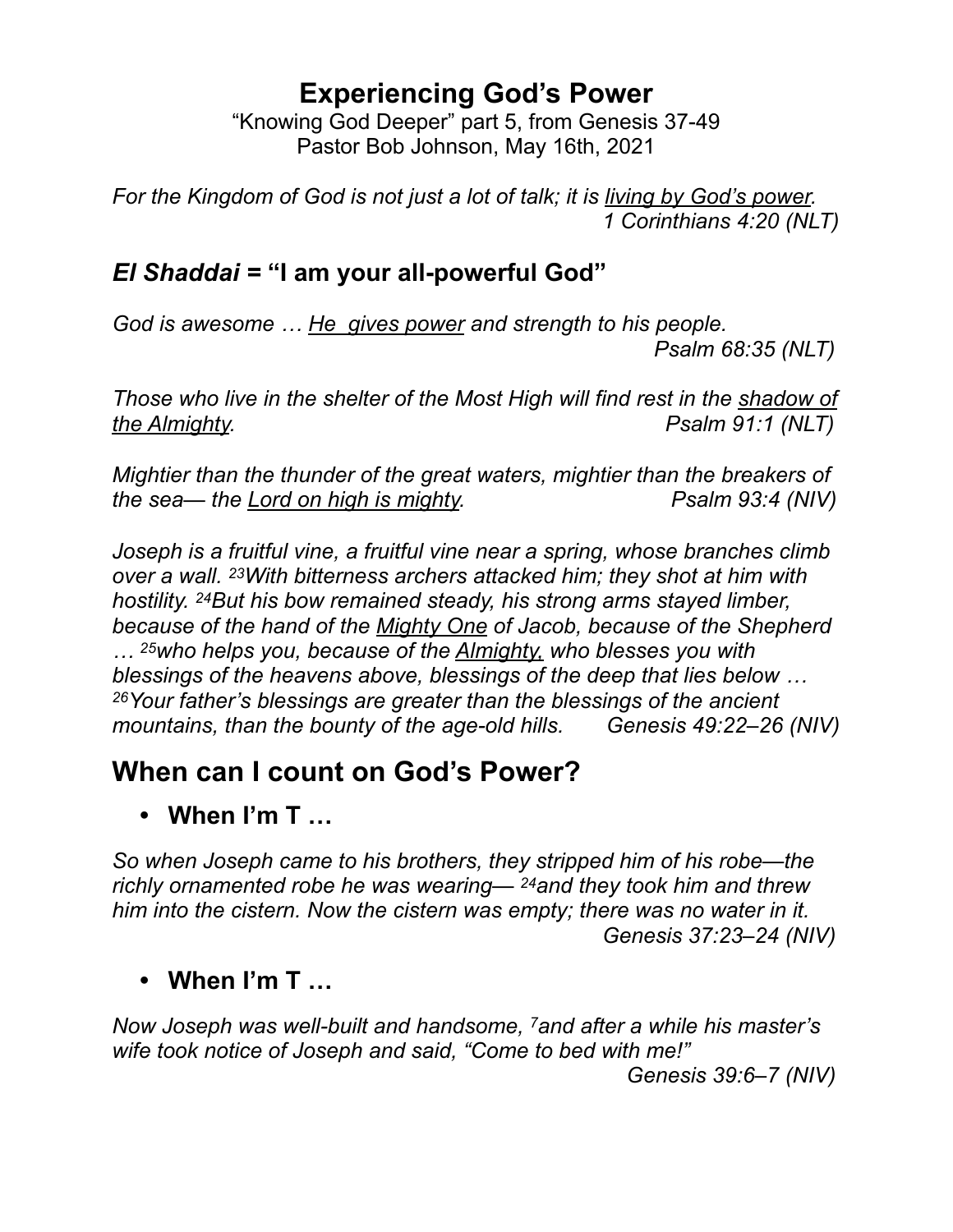#### **• When I'm T …**

*When his master heard the story his wife told him, saying, "This is how your slave treated me," he burned with anger. 20Joseph's master took him and put him in prison, the place where the king's prisoners were confined. Genesis 39:19–20 (NIV)*

## **What is my part to receive God's Power?**

# **A …**

*Then the chief cupbearer said to Pharaoh, "Today I am reminded of my shortcomings. …" Genesis 41:9 (NIV)*

*"I cannot do it," Joseph replied to Pharaoh, "but God will give Pharaoh the answer he desires.*" The *answer he desires.*" Genesis 41:16 (NIV)

### **B …**

*The plan seemed good to Pharaoh and to all his officials. 38So Pharaoh asked them, "Can we find anyone like this man, one in whom is the spirit of God?" Genesis 41:37–38 (NIV)*

# **C …**

*As soon as Joseph saw his brothers, he recognized them, but he pretended to be a stranger and spoke harshly to them. "Where do you come from?" he asked. "From the land of Canaan," they replied, "to buy food." Genesis 42:7 (NIV)*

*And he put them all in custody for three days. 18On the third day, Joseph said to them, "Do this and you will live, for I fear God." Genesis 42:17–18 (NIV)*

*Deeply moved at the sight of his brother, Joseph hurried out and looked for a place to weep. He went into his private room and wept there. 31After he had washed his face, he came out and, controlling himself, said, "Serve the food." Genesis 43:30–31 (NIV)*

**For a free audio or video copy of this message go to GracePointSD.com and/or search Grace Point Church San Diego on your Podcast App**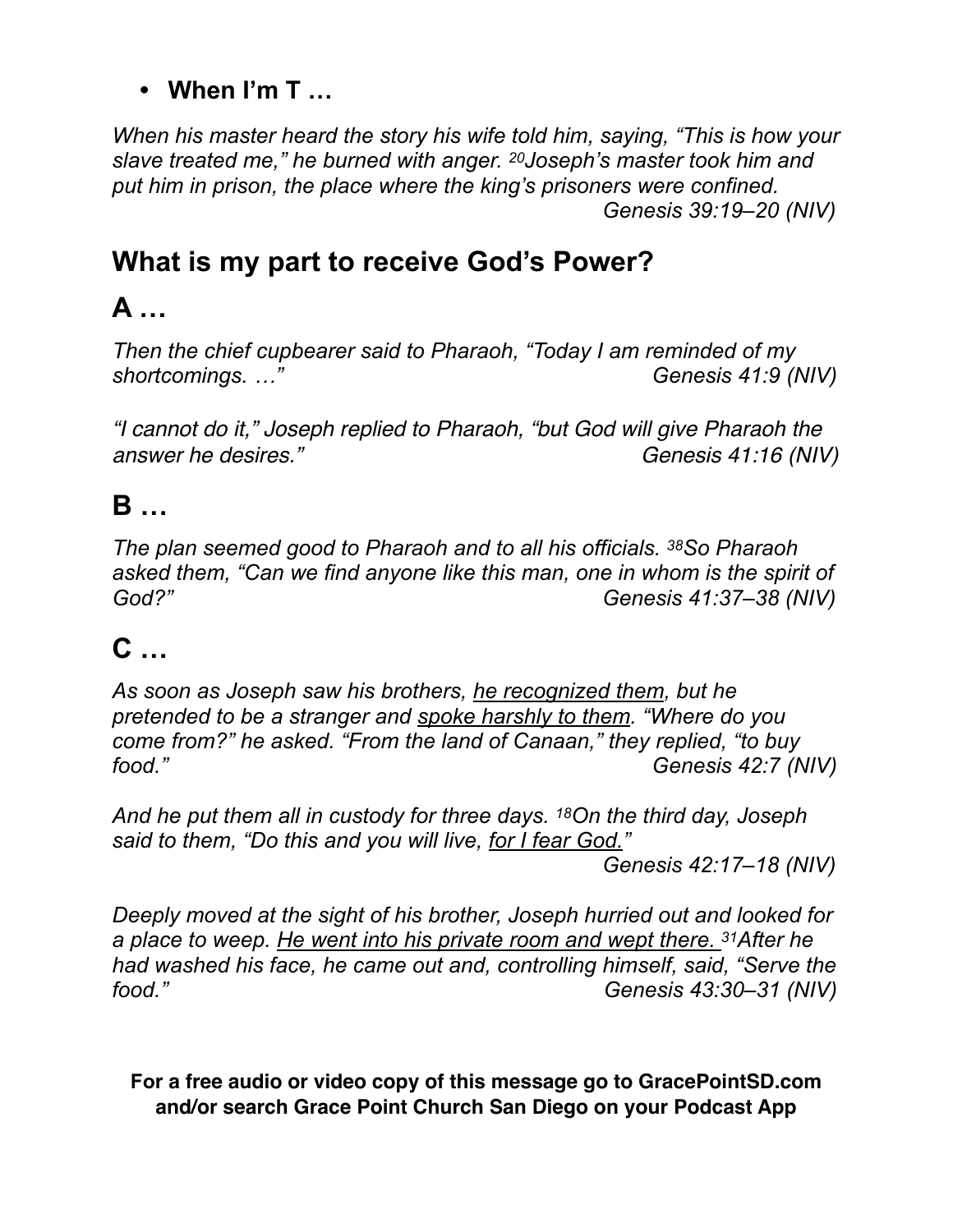## **This Week's GPC Discussion Guide:**

Welcome to the fifth week our 10 week study and discussion based on our current Sunday series at GPC called, "Knowing God Deeper".

Each week we will reflect on one of the names of God found in the Old Testament. Each of these names are windows into an aspect of God's character.

The more we understand God's character, the deeper we can know God personally, increase our trust in Him and experience His peace.

It is our prayer at GPC for our Sundays and small groups to provide the encouragement we all need to support each other as we desire to grow closer to God and build friendships in the coming weeks.

Each week, we will be using the same set of questions as we focus in on the ten different names of God that will be the focus of this series.

#### **Getting Started …**

In the last seven days or so, what has encouraged you (big or small) that we can rejoice with you over? … and / or …

What has challenged you, stretched you, possibly brought some discouragement your way (big or small) … that we can offer our support and prayers for each other?

### **Quick Review …**

Let's reflect on this week's name of God, "El Shaddai" which means "I am your all-powerful God"

From the story of Joseph found in Genesis 37-49 related to God's power, was there anything you heard for the first time or that caught your attention, challenged you, encouraged you, or stretched your thinking?